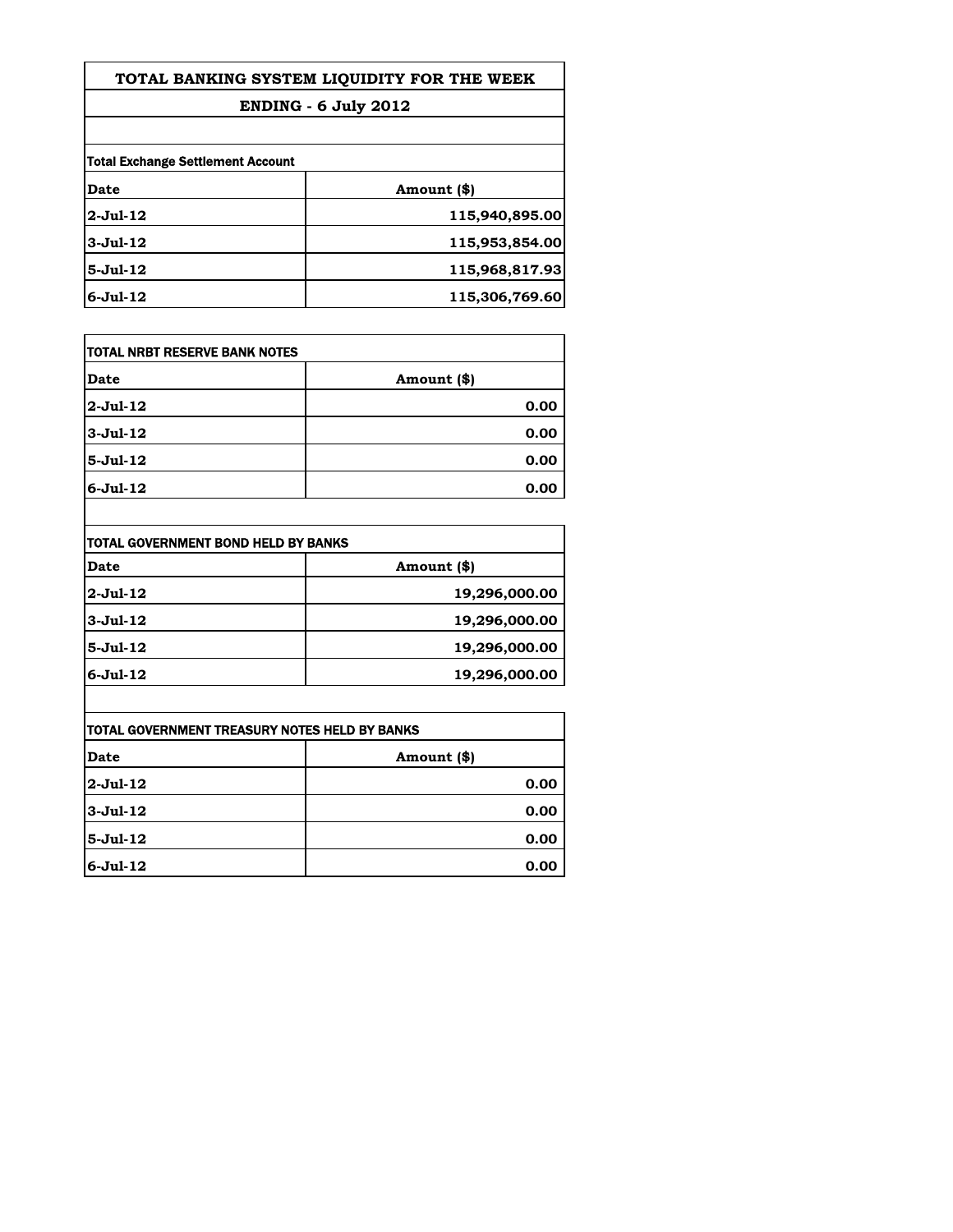# **TOTAL BANKING SYSTEM LIQUIDITY FOR THE WEEK**

### **ENDING - 13 July 2012**

| <b>Total Exchange Settlement Account</b> |                |  |
|------------------------------------------|----------------|--|
| Date                                     | Amount (\$)    |  |
| $9-Jul-12$                               | 112,986,070.13 |  |
| $10 -$ Jul $-12$                         | 114,694,360.39 |  |
| $11-Jul-12$                              | 115,070,659.38 |  |
| $13$ -Jul- $12$                          | 115,510,914.22 |  |

| <b>TOTAL NRBT RESERVE BANK NOTES</b> |             |  |
|--------------------------------------|-------------|--|
| Date                                 | Amount (\$) |  |
| $9 - Jul - 12$                       | 0.00        |  |
| 10-Jul-12                            | 0.00        |  |
| 11-Jul-12                            | 0.00        |  |
| 13-Jul-12                            | 0.00        |  |

| TOTAL GOVERNMENT BOND HELD BY BANKS |               |  |
|-------------------------------------|---------------|--|
| Date                                | Amount (\$)   |  |
| $9$ -Jul-12                         | 19,296,000.00 |  |
| $10 -$ Jul $-12$                    | 19,296,000.00 |  |
| $11-Jul-12$                         | 19,296,000.00 |  |
| $13$ -Jul- $12$                     | 19,296,000.00 |  |

| TOTAL GOVERNMENT TREASURY NOTES HELD BY BANKS |             |
|-----------------------------------------------|-------------|
| Date                                          | Amount (\$) |
| $9-Jul-12$                                    | 0.00        |
| $10 -$ Jul $-12$                              | 0.00        |
| $11-Jul-12$                                   | 0.00        |
| $13$ -Jul- $12$                               | 0.00        |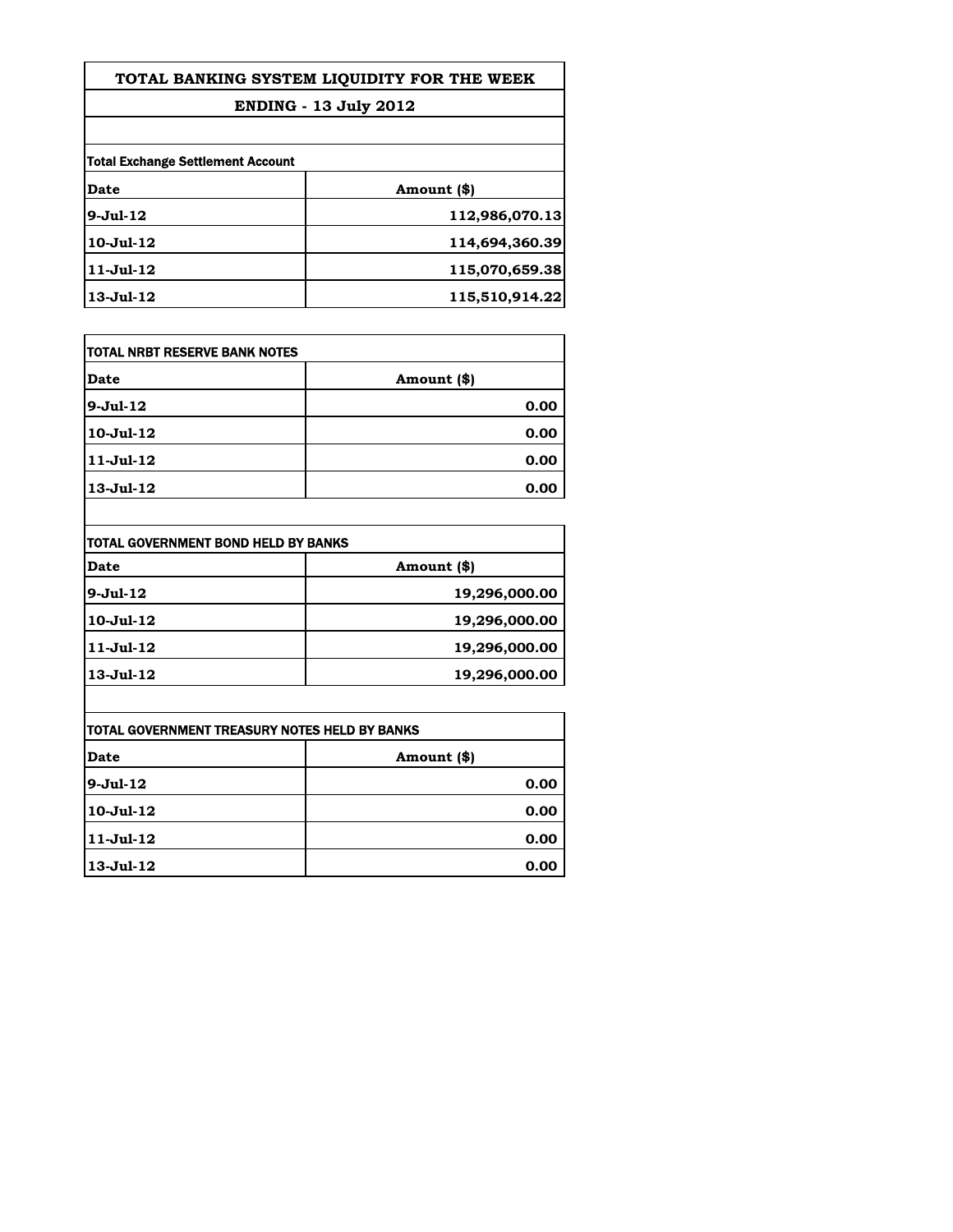| TOTAL BANKING SYSTEM LIQUIDITY FOR THE WEEK |  |  |
|---------------------------------------------|--|--|
|                                             |  |  |

### **ENDING - 20 July 2012**

| <b>Total Exchange Settlement Account</b> |                |
|------------------------------------------|----------------|
| Date                                     | Amount (\$)    |
| $16 -$ Jul $-12$                         | 115,046,608.15 |
| 17-Jul-12                                | 118,304,150.08 |
| 18-Jul-12                                | 120,851,436.01 |
| 19-Jul-12                                | 120,687,941.20 |
| 20-Jul-12                                | 121,059,621.86 |

| TOTAL NRBT RESERVE BANK NOTES |             |
|-------------------------------|-------------|
| Date                          | Amount (\$) |
| 16-Jul-12                     | 0.00        |
| 17-Jul-12                     | 0.00        |
| 18-Jul-12                     | 0.00        |
| 19-Jul-12                     | 0.00        |
| 20-Jul-12                     | 0.00        |

| TOTAL GOVERNMENT BOND HELD BY BANKS |               |  |
|-------------------------------------|---------------|--|
| Date                                | Amount (\$)   |  |
| $16 - Jul - 12$                     | 19,296,000.00 |  |
| 17-Jul-12                           | 19,296,000.00 |  |
| $18 - Jul - 12$                     | 19,296,000.00 |  |
| $19 - Jul - 12$                     | 19,296,000.00 |  |
| $20 -$ Jul $-12$                    | 19,296,000.00 |  |

| TOTAL GOVERNMENT TREASURY NOTES HELD BY BANKS |             |  |
|-----------------------------------------------|-------------|--|
| Date                                          | Amount (\$) |  |
| $16$ -Jul- $12$                               | 0.00        |  |
| 17-Jul-12                                     | 0.00        |  |
| 18-Jul-12                                     | 0.00        |  |
| 19-Jul-12                                     | 0.00        |  |
| 20-Jul-12                                     | 0.00        |  |